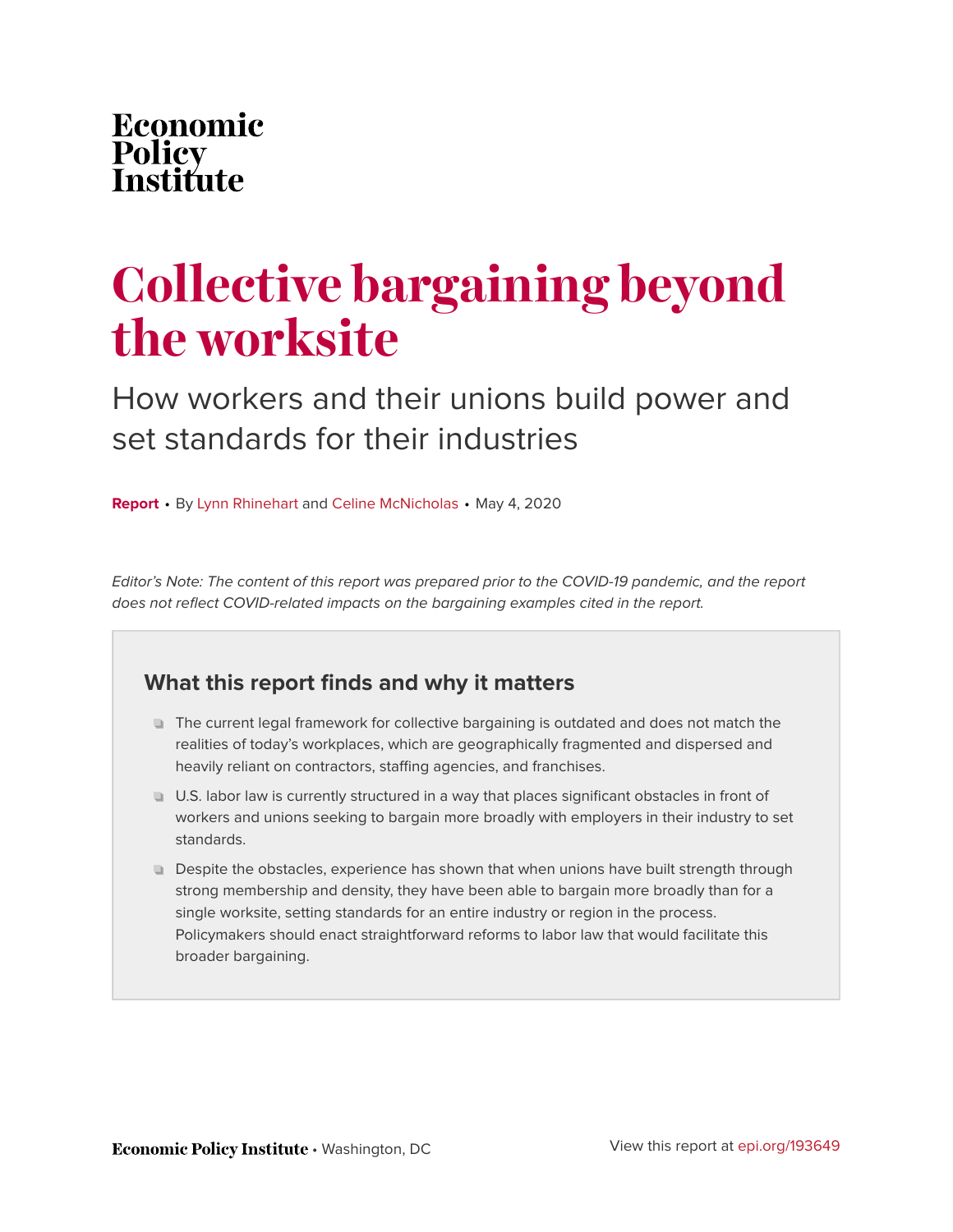## **Introduction**

<span id="page-1-0"></span>The National Labor Relations Act (NLRA or Act)—the primary law establishing organizing rights in the private sector—has as its premise a lofty and admirable goal: "encouraging the practice and procedure of collective bargaining" between workers and their employers.<sup>[1](#page-13-0)</sup> Since the Act's passage in 1935, millions of working men and women have won higher pay, better health care and retirement benefits, stronger health and safety protections on the job, and other important improvements through forming unions and using their collective strength in bargaining with their employers.<sup>[2](#page-13-1)</sup> Historically, strong unions have helped ensure that income growth is distributed broadly and not just to the richest households (see **Figure A**).[3](#page-13-2)

<span id="page-1-2"></span><span id="page-1-1"></span>But the NLRA has fallen short of its goal. For decades, the percentage of private-sector workers covered by a union contract has steadily declined, and it now stands at just over 7% of the private-sector workforce—less than a third of what it was [4](#page-13-3)0 years ago.<sup>4</sup> The overall union membership rate is now lower than when the NLRA was first enacted.<sup>[5](#page-13-4)</sup>

One of the consequences of this decline in union strength is a corresponding decline in the ability of unions in a particular sector or industry to set broad wage and benefit

#### <span id="page-1-4"></span><span id="page-1-3"></span>Figure A **As union membership declines, income inequality rises**



Union membership and share of income going to the top 10%, 1917–2017

**Sources:** Data on union density follows the composite series found in Historical Statistics of the United States; updated to 2017 from unionstats.com. Income inequality (share of income to top 10%) data are from Thomas Piketty and Emmanuel Saez, "Income Inequality in the United States, 1913–1998," Quarterly Journal of Economics 118, no. 1 (2003), and updated data from the Top Income Database, updated March 2019.

**Economic Policy Institute**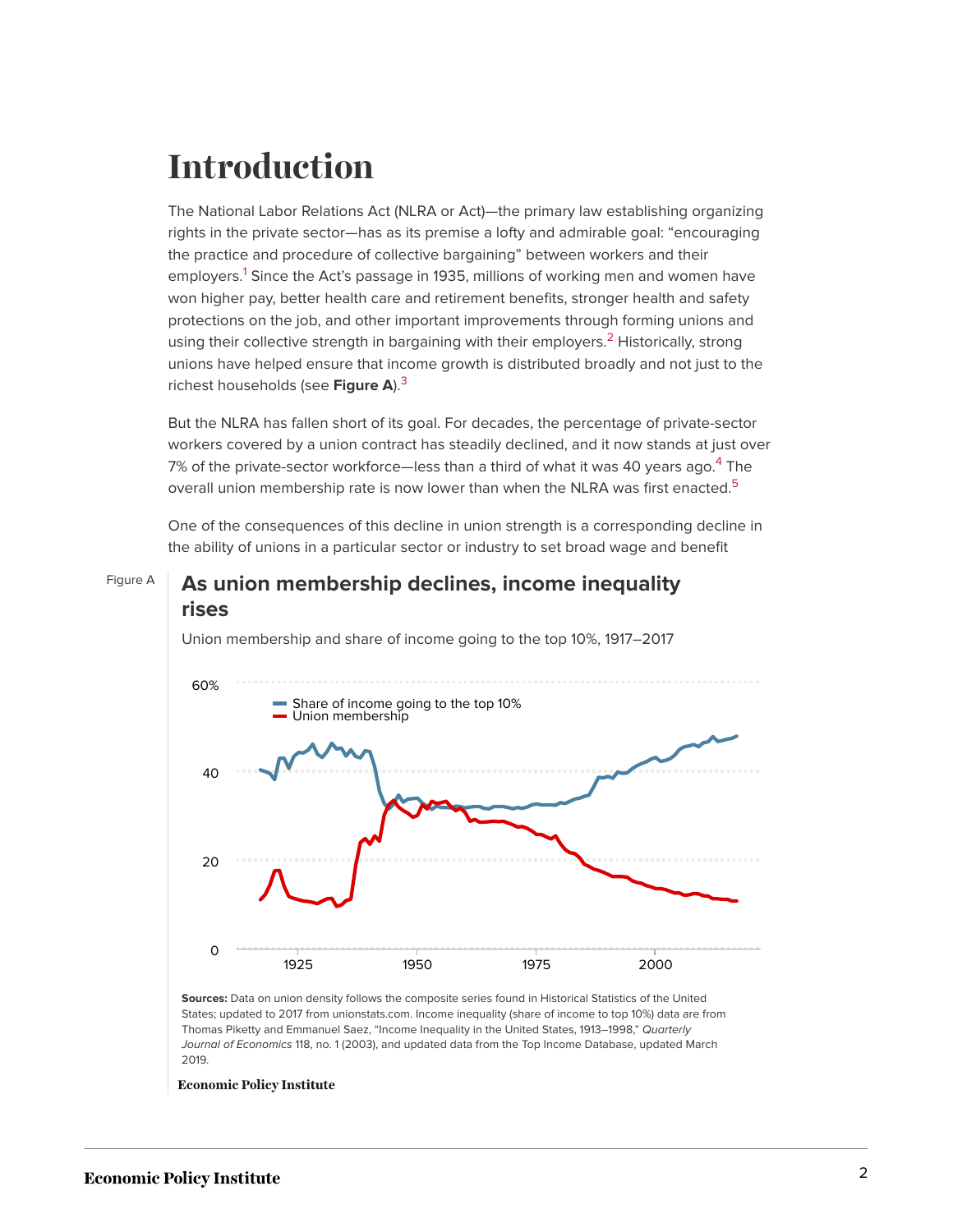<span id="page-2-0"></span>standards covering a large percentage of workers in that sector or industry. When unions were stronger, they were able to align the structure of collective bargaining with the corporate structure in their industry and negotiate agreements with employers that established wage standards for an entire industry.<sup>[6](#page-13-5)</sup> Union contracts established wages for unionized workers, and nonunion employers raised wages to stay competitive. In this manner, unions helped raise wages for all workers, both union and nonunion.

#### **When union density is high,** *nonunion* **workers benefit from higher wages**

When the share of workers who are union members is relatively high, as it was in 1979, wages of nonunion workers are higher. For example, had union density remained at its 1979 level, average weekly wages of nonunion men in the private sector overall would be 5% higher (that's an additional \$2,704 in earnings for year-round workers), while weekly wages of nonunion men in the private sector without a college education would be 8%, or \$3,016 per year, higher.<sup>[7](#page-14-0)</sup>

<span id="page-2-2"></span><span id="page-2-1"></span>U.S. labor law is currently structured in a way that places significant obstacles in front of workers and unions seeking to bargain broadly with employers in their industry to set standards for their industry. Specifically, the NLRA establishes a single worksite, and at most a single employer, as the default unit for bargaining.<sup>[8](#page-14-1)</sup> Workers and unions can try to win a broader bargaining unit, such as a multi-facility bargaining unit of the same employer, but to do so they need to persuade the National Labor Relations Board (NLRB) of the appropriateness of the larger unit and organize support from a majority of employees in the bigger unit.

Current law allows employers to participate in the NLRB's bargaining unit determinations, and employers use this process to manipulate the bargaining unit and delay and defeat union organizing drives. Employers often seek to add employees to the union's proposed bargaining unit, not because they want to bargain with a larger unit, but to dilute the union's support by adding employees the union has not yet organized.<sup>[9](#page-14-2)</sup>

<span id="page-2-4"></span><span id="page-2-3"></span>Under current law, workers and unions cannot insist that employers in their industry bargain together on a multi-employer basis with the union or a group of unions.<sup>[10](#page-14-3)</sup> Workers and unions are constrained in taking this multi-employer approach even though it would both coordinate bargaining within a sector or industry and prevent employers from pitting workers and unions at different locations against one another.

<span id="page-2-6"></span><span id="page-2-5"></span>Despite the obstacles erected by the law and the problems created by anti-union employer tactics and declining union density, many unions have nevertheless been able to win and maintain bargaining that covers workers beyond an individual workplace.<sup>[11](#page-14-4)</sup> Unions have achieved this through national agreements, through pattern bargaining, through negotiating master contracts, through multi-employer bargaining, and through campaigns that use both policy changes and bargaining power to cover more workers.<sup>[12](#page-14-5)</sup> This report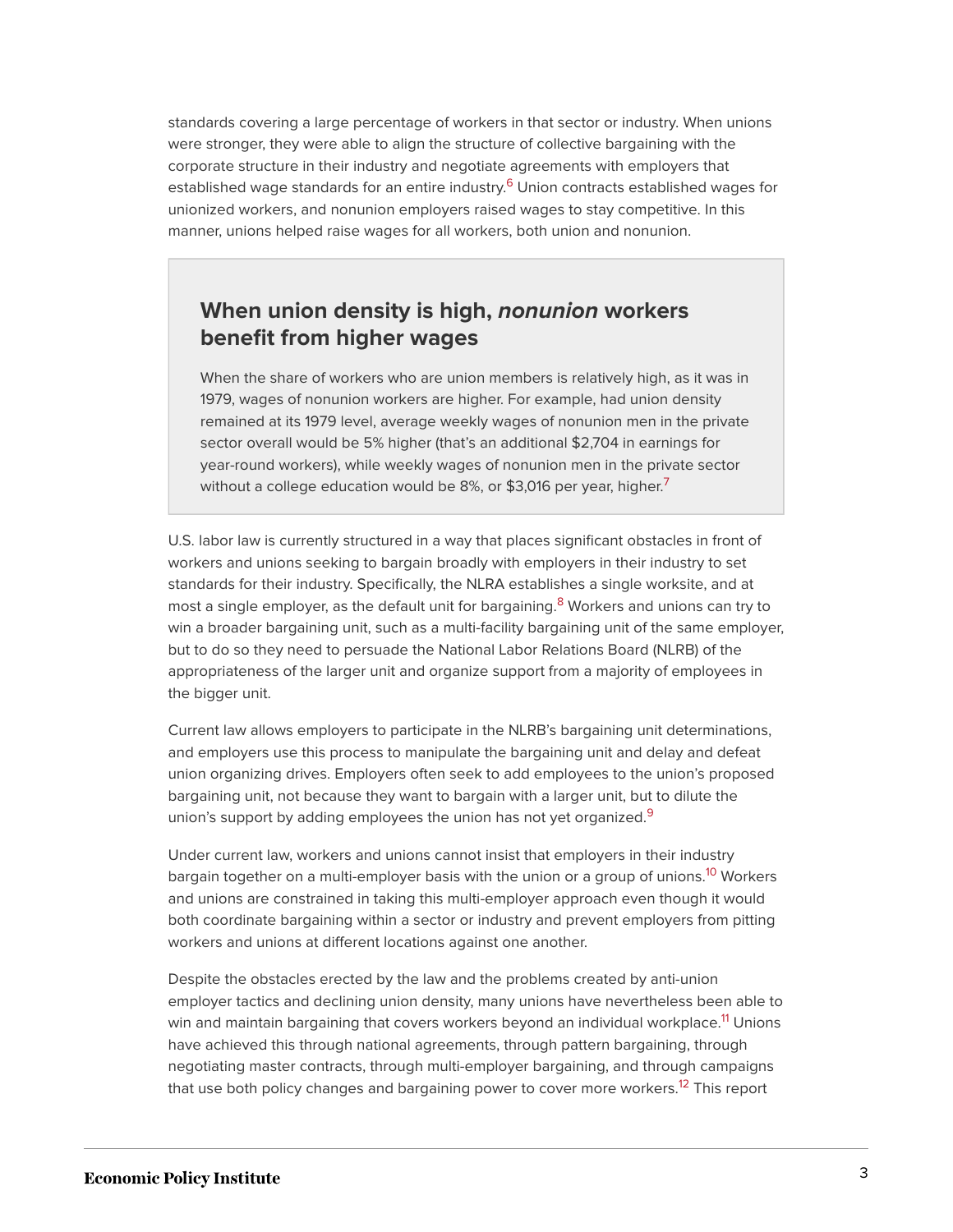discusses various examples of these practices and the reasons why these practices are not as prevalent as they once were, and concludes by offering policy suggestions that would facilitate broader bargaining by giving workers more power to define the bargaining structure.

## **Current law of collective bargaining**

<span id="page-3-0"></span>When workers seek to form a union, they petition the NLRB to hold a representation election for a particular group of workers—the "bargaining unit."<sup>[13](#page-14-6)</sup> The NLRB then reviews whether the proposed bargaining unit is "appropriate." This analysis centers on whether workers in the proposed bargaining unit share a "community of interest," in other words, whether they share common interests and experience at the workplace such that it is reasonable for them to bargain together with the employer over their wages, hours, and working conditions.<sup>[14](#page-14-7)</sup>

<span id="page-3-3"></span><span id="page-3-2"></span><span id="page-3-1"></span>The NLRB's long-standing view is that a "single-facility" unit is presumptively appropriate.<sup>[15](#page-14-8)</sup> This rule stems from language in the NLRA describing potential bargaining units as "the employer unit, craft unit, plant unit, or subdivision thereof."<sup>[16](#page-14-9)</sup> Typically the single facility is a single workplace, although workers and unions can seek a multi-location unit, or even a national unit, and seek to persuade the NLRB of the appropriateness of such a unit. The analysis turns on whether the work, workforce, supervision, and labor relations at the various facilities are sufficiently interrelated to justify a multi-facility unit.<sup>[17](#page-14-10)</sup> The NLRB's bargaining unit determinations are rarely overturned.

<span id="page-3-4"></span>Once the NLRB's bargaining unit determination is made, the union must win a representation election among the employees in the unit.

The NLRA's language has been interpreted over the years to mean that the largest possible unit that the NLRB can mandate is an employer-wide unit: a wall-to-wall bargaining unit encompassing a single employer's employees. The courts have ruled that the NLRB does not have the authority to order a multi-employer bargaining unit, even if several similar facilities are situated near one another and the workers want to bargain together.

Employers may, if they wish, agree with workers' request to bargain on a multi-employer basis, and there is a long history of this practice. It is voluntary on the employers' part, but if employers have agreed to multi-employer bargaining, the NLRB will enforce this practice. With multi-employer bargaining, each participating employer agrees to designate an agent—typically an association—for purposes of collective bargaining, and each employer is then bound by the terms of the negotiated agreement. In the 1970s, an estimated 10% of private-sector workers were covered by multi-employer collective bargaining agreements.<sup>[18](#page-15-0)</sup>

<span id="page-3-5"></span>A leading expert has observed the "narrowness" of the single-worksite-and-singleemployer approach, stating, "The NLRA, with its emphasis on firm-based organizing and bargaining, is mismatched with the globalized economy and its multiple layers of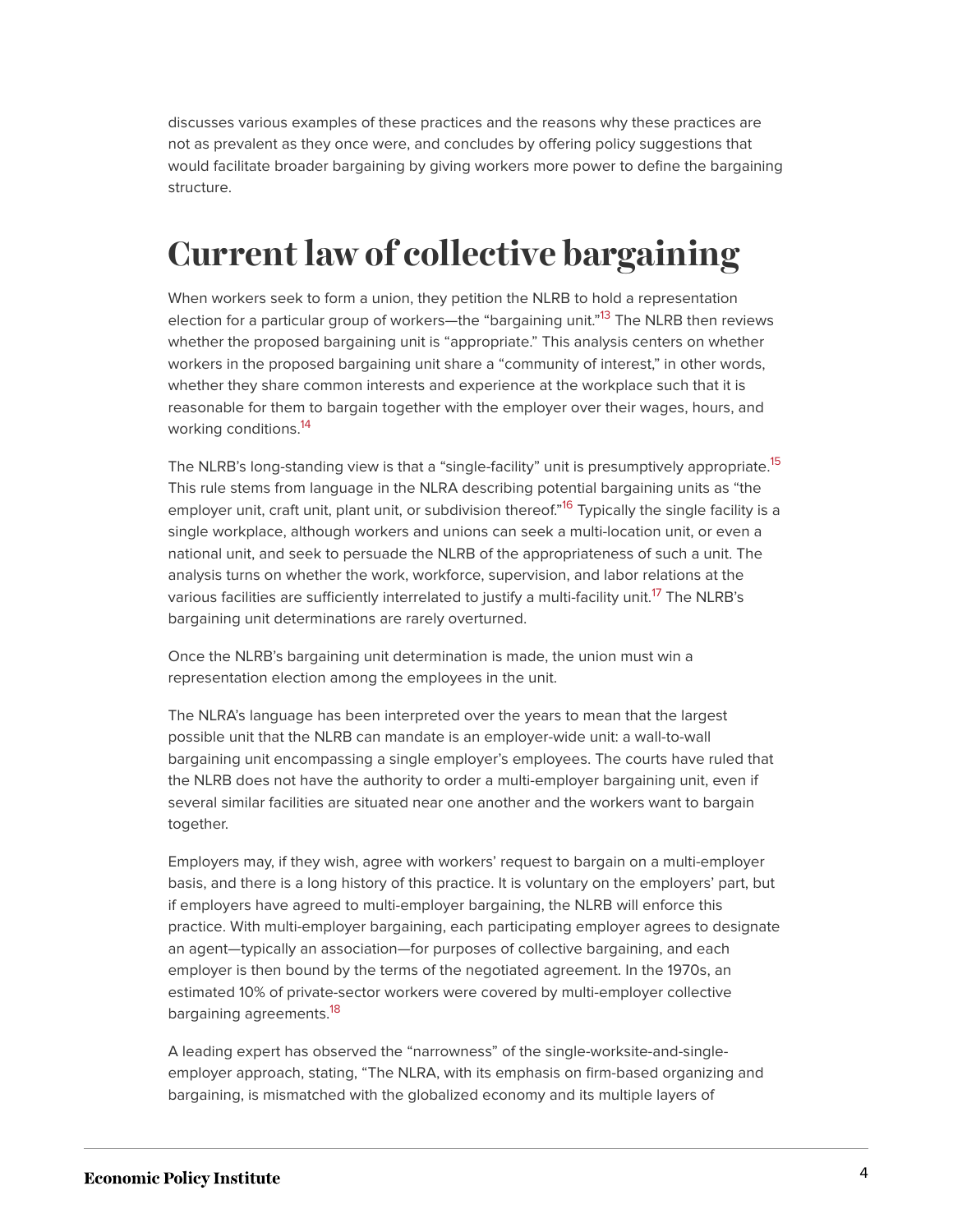#### <span id="page-4-0"></span>contracting." [19](#page-15-1)

In contrast to the NLRA's bias for single-worksite bargaining units, the Railway Labor Act, which governs union representation in the railroad and airline industries, specifies that bargaining units are employer-wide, national units. Workers seeking union representation under the Railway Labor Act petition for a nationwide unit of all the employer's workers in their particular class or craft, such as airplane mechanics, flight attendants, baggage handlers, or customer service agents. This enables each union in the railroad and airline industries—once it has won collective bargaining rights for the group through an election—to bargain nationally with a single national employer.

Not only is the current law biased in favor of single-facility bargaining units, but it also places obstacles in the way of workers and unions seeking to coordinate bargaining at multiple facilities. For example, current law restricts the ability of workers and unions to coordinate expiration dates for contracts covering different bargaining units at multiple facilities, even though common expiration dates would bring rationality and order to the bargaining process. Nor can workers picket or try to put economic pressure on a "neutral" employer other than their own in order to promote their objectives at the bargaining table—such activity is most likely to be ruled illegal as an unlawful "secondary boycott." Finally, workers and unions are limited in their ability to bargain over the labor practices of the suppliers and contractors their employer hires to perform work. Unless these practices directly relate to the work and workers covered by the collective bargaining agreement, they are likely to be viewed as "permissive" subjects of bargaining, meaning that the employer is not legally required to bargain over them if it chooses not to.

#### **How current law impedes broad bargaining**

- A single worksite is the default bargaining unit.
- Workers cannot insist on multi-employer bargaining.
- Workers cannot put economic pressure on a "neutral" employer.
- **Employers are often not required to bargain over terms of contractor and** supplier employees (such bargaining may be "permissive," i.e., voluntary on the part of the employer).
- Workers are limited in coordinating bargaining across facilities on issues like contract expiration dates.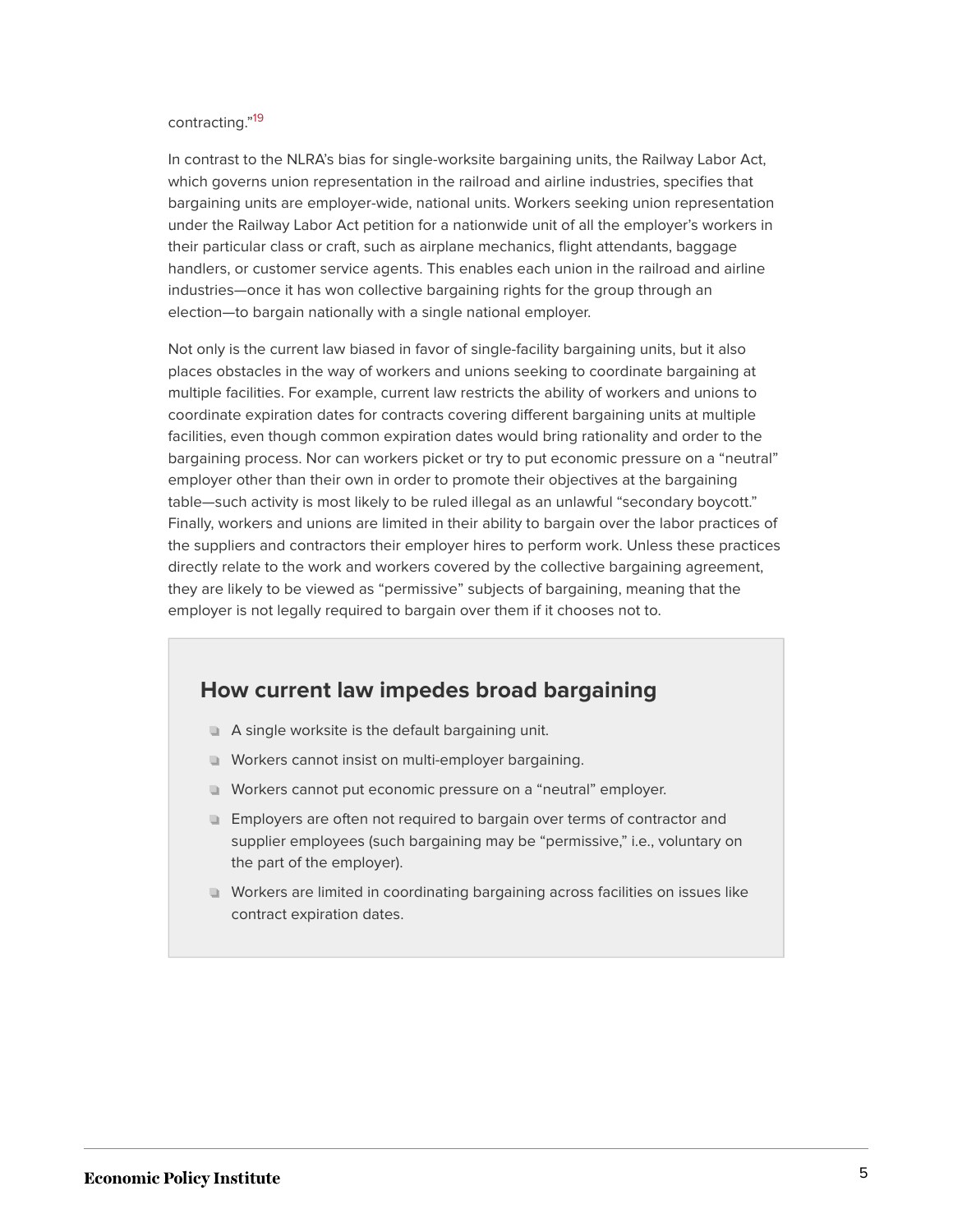## **Examples of successful bargaining beyond a single worksite**

Despite the legal impediments outlined above, workers and unions in many industries throughout the country have found ways to broaden their bargaining relationships with employers to cover multiple worksites and, in some cases, multiple employers. A variety of approaches are described below.

### **National bargaining**

Unions can win certification of a nationwide bargaining unit of a single employer and bargain a single collective bargaining agreement covering all locations of that employer, or they can bargain nationally on a multi-employer basis. Examples of both follow.

### **Trucking industry**

<span id="page-5-0"></span>One of the most famous examples of national multi-employer bargaining that established standards for an entire industry is the Teamsters Master Freight Agreement, negotiated by Jimmy Hoffa in the 1960s.<sup>[20](#page-15-2)</sup> When it was first adopted, the Master Freight Agreement covered more than 450,000 drivers, had literally hundreds of signatory employers, and set standards for the entire trucking industry. However, the agreement has been undermined by deregulation and by consolidation in the industry. Nevertheless, the Teamsters are still able to bargain national agreements that raise standards for tens of thousands of freight industry workers. The Master Freight Agreement covers YRC Freight, Holland, and New Penn, which together employ approximately 24,000 truck drivers, dockworkers, and clerical workers at over 200 locations across the United States. In addition, the Teamsters have national agreements with ABF Freight, covering more than 8,000 workers at over 150 locations, and UPS Freight, covering 12,000 freight drivers and dockworkers. The Teamsters also represent nearly 300,000 UPS package car, air, and feeder drivers as well as loaders, sorters, and clerks across 400 UPS sites—making the contract covering these workers the largest private-sector collective bargaining agreement in the United States. In the goods transportation logistics industry, the Teamsters have national agreements with DHL covering nearly 5,000 workers at over 50 locations.<sup>[21](#page-15-3)</sup>

### <span id="page-5-1"></span>**Telecommunications**

After decades of organizing and struggle, the Communications Workers of America (CWA) achieved a national collective bargaining agreement with AT&T that allowed the union to bargain for 500,000 workers in the telecommunications industry. But subsequent deregulation and the breakup of "Ma Bell" into eight regional companies ("Baby Bells") in the 1980s destroyed the national single-employer agreement, and nonunion companies quickly took advantage of deregulation to set up operations and undermine standards.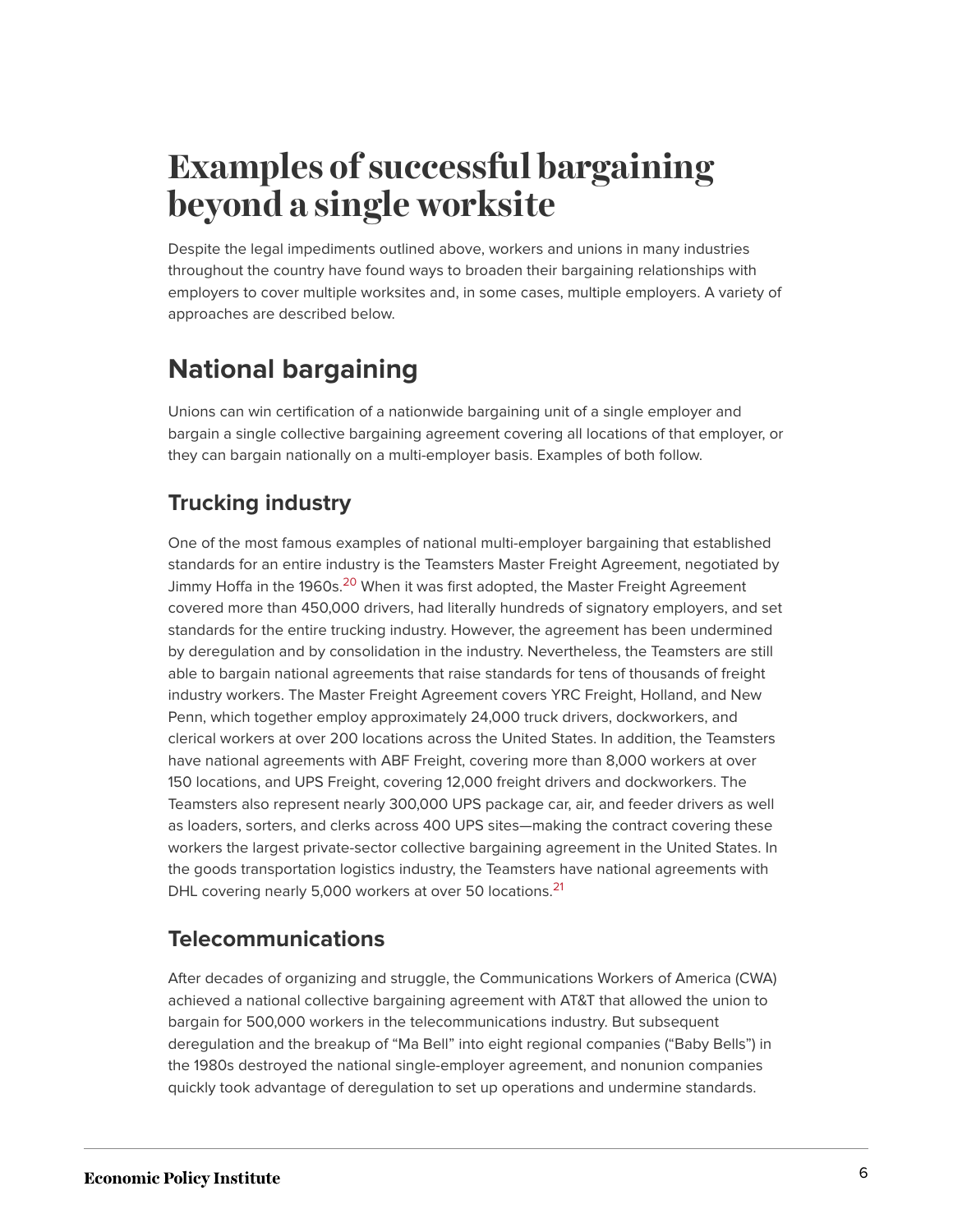Now CWA must bargain with AT&T for 11 individual and geographically dispersed bargaining units: six for workers in traditional wireline services, four for workers in mobile wireless services, and one focused on DSL customer service. CWA also bargains separately with the other regional bell companies, which became Verizon and CenturyLink. Today the union represents about 100,000 workers at AT&T across the country and another 50,000 at the remnants of the regional bells. All of the telecommunications operations compete with nonunion cable for the same broadband market, further eroding bargaining power.<sup>[22](#page-15-4)</sup>

### <span id="page-6-0"></span>**Paper industry**

The United Steelworkers have used their union's density and strength to build a national bargaining relationship with International Paper (IP). In the past, the union's relationship with IP was contentious, and bargaining was fragmented among many different regions and locals, but the union now bargains with IP over two national agreements setting wages and benefits. One agreement covers 5,800 workers at 17 paper mills, and the other agreement covers 4,700 workers at 55 box plants around the country. Site-specific issues are then bargained at the local level. The union represents workers at about 70% of IP's mills and 60% of IP's box plants. In contrast, the union represents workers at only four of 18 Kimberly Clark facilities, and the union has not yet been able to win national bargaining at Kimberly Clark.<sup>[23](#page-15-5)</sup>

#### <span id="page-6-1"></span>**Railroads**

Under the Railway Labor Act, unions that have won an election and collective bargaining rights for a craft or class of employees bargain a national agreement for that national bargaining unit with a railroad or airline. The unions are sometimes able to set standards that other employers follow. For example, the collective bargaining agreements reached by unions on the freight railroads (class 1), where there is high union density, set a pattern for unionized commuter rail and smaller railroads.<sup>[24](#page-15-6)</sup>

### <span id="page-6-2"></span>**Coordinated national bargaining**

Unions can join together in a coalition to bargain with a nationwide employer on behalf of different groups of employees.

### **Manufacturing (General Electric)**

For decades, a coalition of unions has bargained with General Electric through a **coordinated bargaining council**. In the 1980s, this bargaining covered 40,000‒50,000 GE workers, and the collective bargaining agreement set a pattern that would apply to other manufacturers of electrical appliances, equipment, and component suppliers. Because of corporate changes, downsizing, and loss of jobs to outsourcing and trade, currently only approximately 6,600 workers are covered by collective bargaining agreements at GE.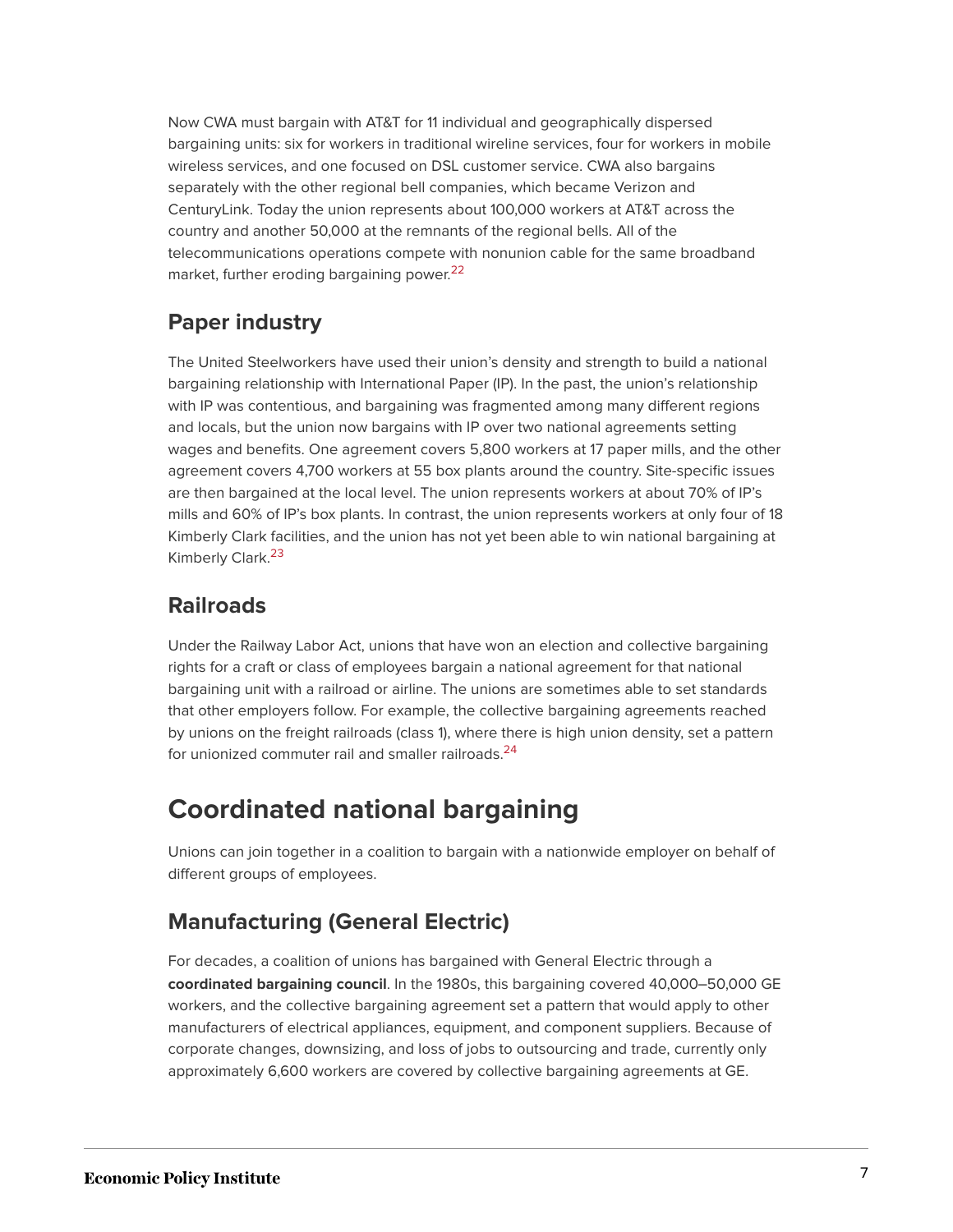### **Pattern bargaining**

Under pattern bargaining, a union will bargain with an initial employer to reach an agreement that then becomes the pattern for subsequent agreements with other employers in the industry.

#### **Automakers GM, Ford, and Fiat-Chrysler**

<span id="page-7-0"></span>Perhaps the most well-known example of pattern bargaining involves the United Auto Workers union and General Motors, Ford, and Fiat-Chrysler. The collective bargaining agreements negotiated through bargaining with the three automakers not only set wages and benefits for tens of thousands of autoworkers, but also have an impact on nonunion auto manufacturers, which try to keep their wages competitive with their unionized counterparts.<sup>[25](#page-15-7)</sup> Under the UAW's approach to pattern bargaining, the union bargains with all three auto companies and then picks a bargaining target to set the standard. In 2019, the target was General Motors. After failing to reach an agreement by the expiration of the contract, 49,000 GM workers went on strike for six weeks in the fall of 2019 in an effort to win a better agreement from GM. As a result of the strike, workers protected their health care benefits and won a substantial pay raise in the form of base wage increases and an accelerated progression to top pay for newer workers.<sup>[26](#page-15-8)</sup> The agreement set the pattern for the industry, and the UAW was able to reach an agreement with Ford very quickly after the GM settlement, and later reached an agreement with Fiat-Chrysler.

<span id="page-7-1"></span>A challenge faced by the UAW (and other unions in their respective industries) is when employers try to evade the terms of the collective bargaining agreement by establishing new operations outside the scope of the agreement. For example, GM formed a new company, Lordstown Motors, with partner LG Chem, to build a new facility next to the existing Lordstown, Ohio, plant, rather than doing the work at the Lordstown plant under the UAW-GM agreement.<sup>[27](#page-15-9)</sup>

#### <span id="page-7-2"></span>**Hotels**

<span id="page-7-3"></span>UNITE HERE, the hotel and hospitality industry union, has developed pattern bargaining with major hotel chains that approaches national bargaining. The benefits of this approach are evident from what UNITE HERE members were able to achieve at the Marriott Corporation in the fall of 2018. Seven different UNITE HERE locals in seven locations—Detroit, Boston, San Francisco, Oakland, San Jose, San Diego, and Hawaii—bargained separate contracts, but because the prior collective bargaining agreements expired at the same time, the workers had more leverage than they would have had if they had been bargaining in a single location. The workers went on strike at Marriott hotels in each of the locations, demanding better pay and benefits, under the banner of "One Job Should Be Enough." Workers won substantial raises, improvements in their pensions, and strong protections against sexual harassment, among other achievements. The agreements covered 7,700 of UNITE HERE's 20,000 members working for Marriott.<sup>[28](#page-15-10)</sup> Because the agreements have such broad coverage for workers at Marriott facilities across the country, the agreements set a standard for the industry, meaning that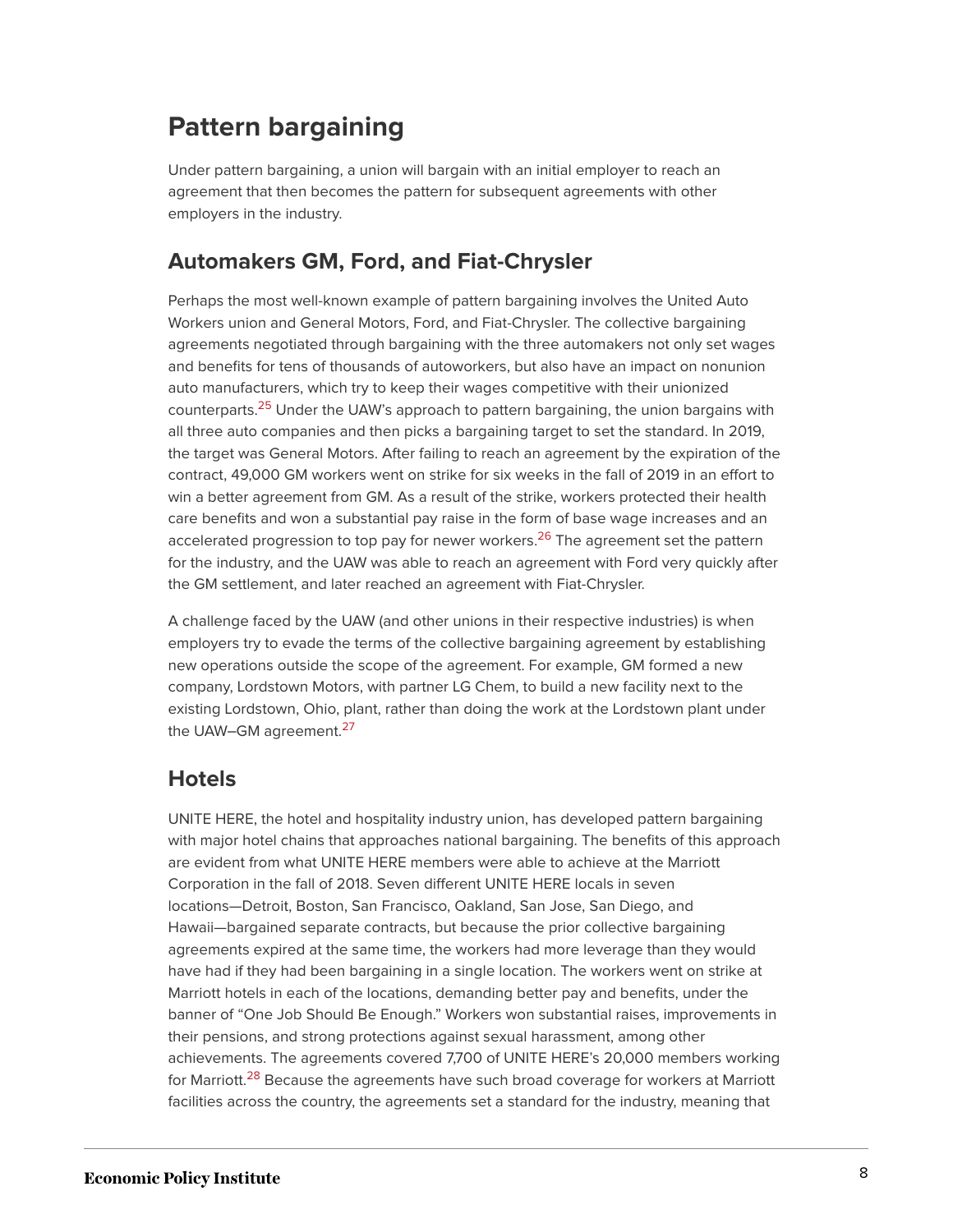thousands more hotel workers employed by different companies in the seven locations won the same or similar improvements.

#### **Aerospace**

<span id="page-8-0"></span>In the aerospace manufacturing and services industry, the Machinists Union bargains major national contracts with Boeing and Lockheed Martin that establish standards for the industry that the Machinists seek to achieve at other manufacturers.<sup>[29](#page-15-11)</sup>

### **Master contracts**

Unions will sometimes negotiate a master contract with an employer or an employer association and then insist that newly organized employers sign on to the master agreement rather than negotiating an individual agreement. This arrangement is commonplace in the construction and entertainment industries, but is also used by other unions in other industries. (See examples of multi-employer bargaining below.)

### **Multi-employer bargaining**

Unions in several industries have bargaining relationships with groups or associations of employers—an arrangement that allows them to negotiate wage and benefit standards across an industry or geographic area. In addition to the Teamsters' Master Freight Agreement described above, examples from other industries are outlined below.

### **Building trades**

The industry with the most widespread practice of multi-employer bargaining is the construction industry. By long-standing practice and tradition, unions in the building trades bargain multi-employer master agreements with employer associations in their craft, and employers, including newly organized employers, adopt the master agreement often by signing letters of assent agreeing to be bound by the master agreement. Most of these agreements are bargained locally or regionally by the individual construction unions with their counterpart employer associations. For example, locals of the International Brotherhood of Electrical Workers (IBEW) bargain master contracts with local chapters of the National Electrical Contractors Association (NECA). Bargaining is streamlined by the national IBEW and NECA through the development of standard contract language that is approved by both national organizations.<sup>[30](#page-15-12)</sup>

<span id="page-8-2"></span><span id="page-8-1"></span>In addition, the national building trades unions, through their trade department at the AFL-CIO, bargain national agreements with contractors for both construction and maintenance projects. For example, currently there are national building trades agreements covering 301 maintenance projects in 34 states involving 118 signatory employers.<sup>[31](#page-15-13)</sup>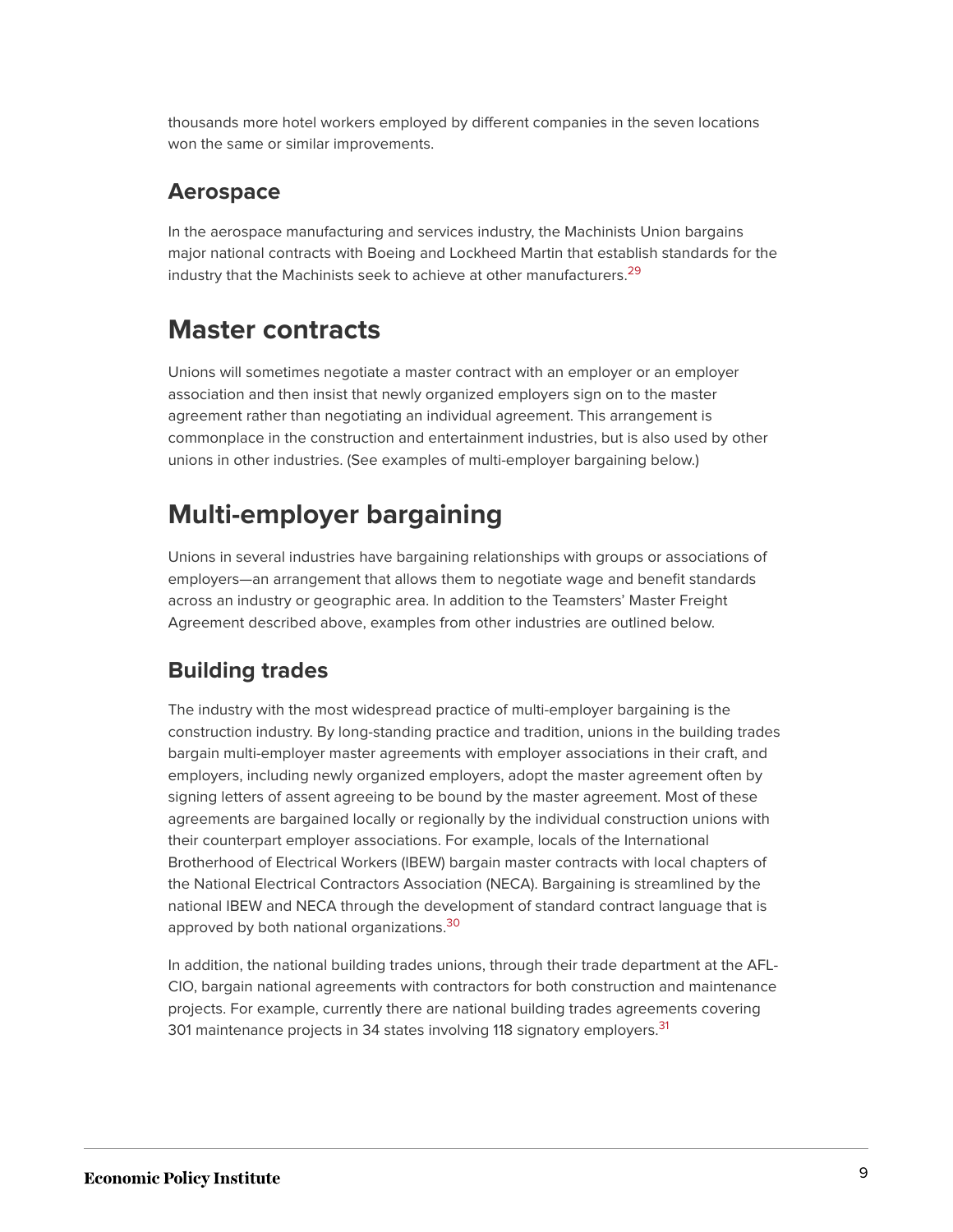### **Commercial cleaners**

Local 32BJ of the Service Employees International Union (SEIU) offers a compelling example of what workers and their unions are able to accomplish when they have density and bargaining power. The union—which represents workers in 12 states and Washington, D.C.—achieves major gains for workers in the property services industry through a combination of multi-employer bargaining, group bargaining, bargaining master contracts, and identifying policy levers to facilitate bargaining.

<span id="page-9-0"></span>Recently, the union completed negotiations for approximately 75,000 commercial building cleaners up and down the East Coast. The New York City agreement alone covers 22,000 commercial cleaners.<sup>[32](#page-15-14)</sup> The union bargains with a multi-employer association or with groups of employers, and its agreements bind the signatory employers in all cities where the union has local agreements. In other words, by way of example, in the New York City agreement, employers in New York City agree to abide by the collective bargaining agreement in Philadelphia if they have operations in Philadelphia. In the recent bargaining, SEIU Local 32BJ won substantial wage increases, improvements in pensions, new protections against sexual harassment, and more. Employers also agreed to a union recognition process for cleaners in Miami, opening the door to extending collective bargaining protections to another 1,500 building cleaners in that city.

#### **Grocery workers**

<span id="page-9-1"></span>The United Food and Commercial Workers International Union (UFCW) engages in multiemployer bargaining with the major grocery chains in Southern California. Bargaining used to cover more grocers, but because of mergers in the industry, only two major chains—Ralphs and Albertsons—now participate in the bargaining. In the fall of 2019, the union was able to reach an agreement covering 46,000 workers at more than 500 stores. The agreement provided for wage increases, preserved health care benefits, guaranteed more hours, and helped close the wage differential between job classifications.<sup>[33](#page-15-15)</sup> While only two major grocers were at the bargaining table, the collective bargaining agreement set a standard, and other local grocery chains—including Gelson's, Stater Bros., and Super A Foods—have signed on to bargaining contracts with their workers that have comparable or better terms. A challenge for the union is when unionized grocers enter into partnerships and other business arrangements with new entities and use them to erode bargaining unit work—by, for example, contracting out work that would be done by bargaining unit members to companies like Instacart—or when unionized grocers create lower labor standards for chains in food deserts, as Kroger did with its Food 4 Less subsidiary.

#### **Auto dealerships and auto repair shops**

<span id="page-9-2"></span>The Machinists Union has several regional multi-employer agreements covering hundreds of auto dealerships and auto repair shops in Chicago, San Francisco, New York, and other cities. These agreements set wages and benefits for thousands of employees.<sup>[34](#page-15-16)</sup>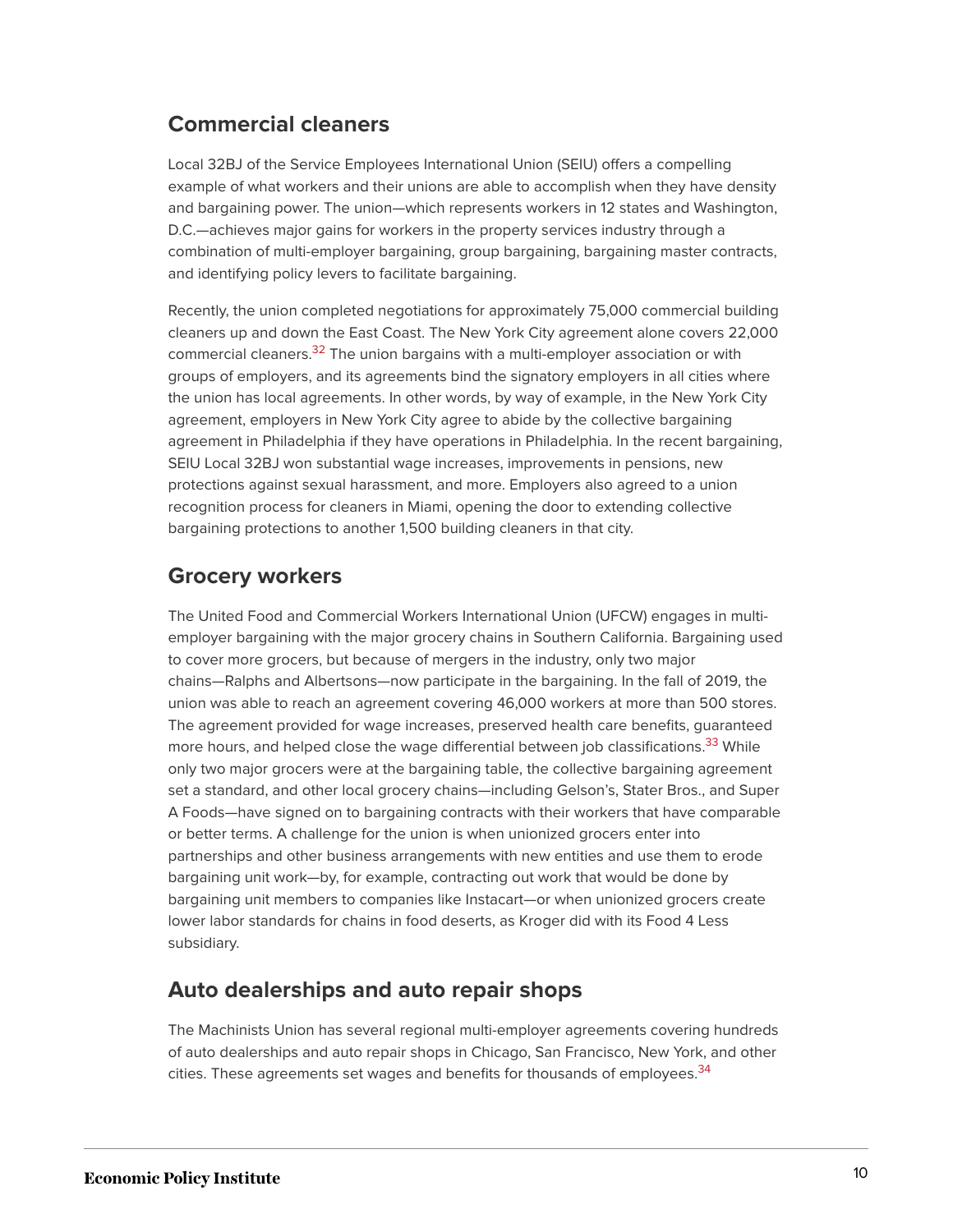#### **Food canneries**

<span id="page-10-0"></span>The Teamsters have a long-established multi-employer bargaining relationship with the Cannery Council, an association of food processors with operations in central California, including Del Monte and Heinz. The most recent collective bargaining agreement raised wages by more than 10% for the 12,500 workers under the agreement.<sup>[35](#page-15-17)</sup> With corporate consolidations and more automation in the industry, the Cannery Council agreement covers far fewer employers and workers than it once did. At one point, the agreement covered as many as 50,000 workers, but it now covers only about 25% of that number.

### **'Supply chain' bargaining**

<span id="page-10-1"></span>Under current law, workers and unions are limited in their ability to insist that their employer bargain with them over terms and conditions of employment for the employees of their employer's suppliers and subcontractors. The current legal definition of "joint employer" is too narrow to bring employers together at the bargaining table, and employers are typically unwilling to bargain with their unions about the employment terms of their contractors.<sup>[36](#page-16-0)</sup> Nevertheless, there are exceptions. For example, the Machinists Union has negotiated with both a government contractor and subcontractor at the table and won agreements that cover employees of both employers. This approach is more efficient than bargaining separate agreements with two companies that are operating at the same facility, and it establishes common standards for the contractor's and subcontractor's employees.<sup>[37](#page-16-1)</sup>

### <span id="page-10-2"></span>**Using policy levers to facilitate bargaining**

Unions have also been able to win better working terms and conditions for workers through campaigns for local city ordinances.

#### **Airport services**

In Philadelphia, SEIU Local 32BJ lobbied for, and won, passage of ordinances establishing a minimum wage and paid sick days for employees of contractors at the Philadelphia International Airport. The union then won recognition as the representative of 1,400 Prospect Airport Services and PrimeFlight Aviation Services employees who work as baggage handlers, wheelchair attendants, cabin cleaners, and more. The union was able to build on the minimum standards established by the ordinance and, in their first collective bargaining agreement, win provisions that exceed the requirements of the paid sick day ordinance.<sup>[38](#page-16-2)</sup>

#### <span id="page-10-3"></span>**Domestic employees**

Unless they work for an agency, domestic employees (such as nannies, house cleaners, and gardeners) are not covered by the NLRA, and their employment is dispersed throughout millions of individual households. Recently, worker advocates in Seattle won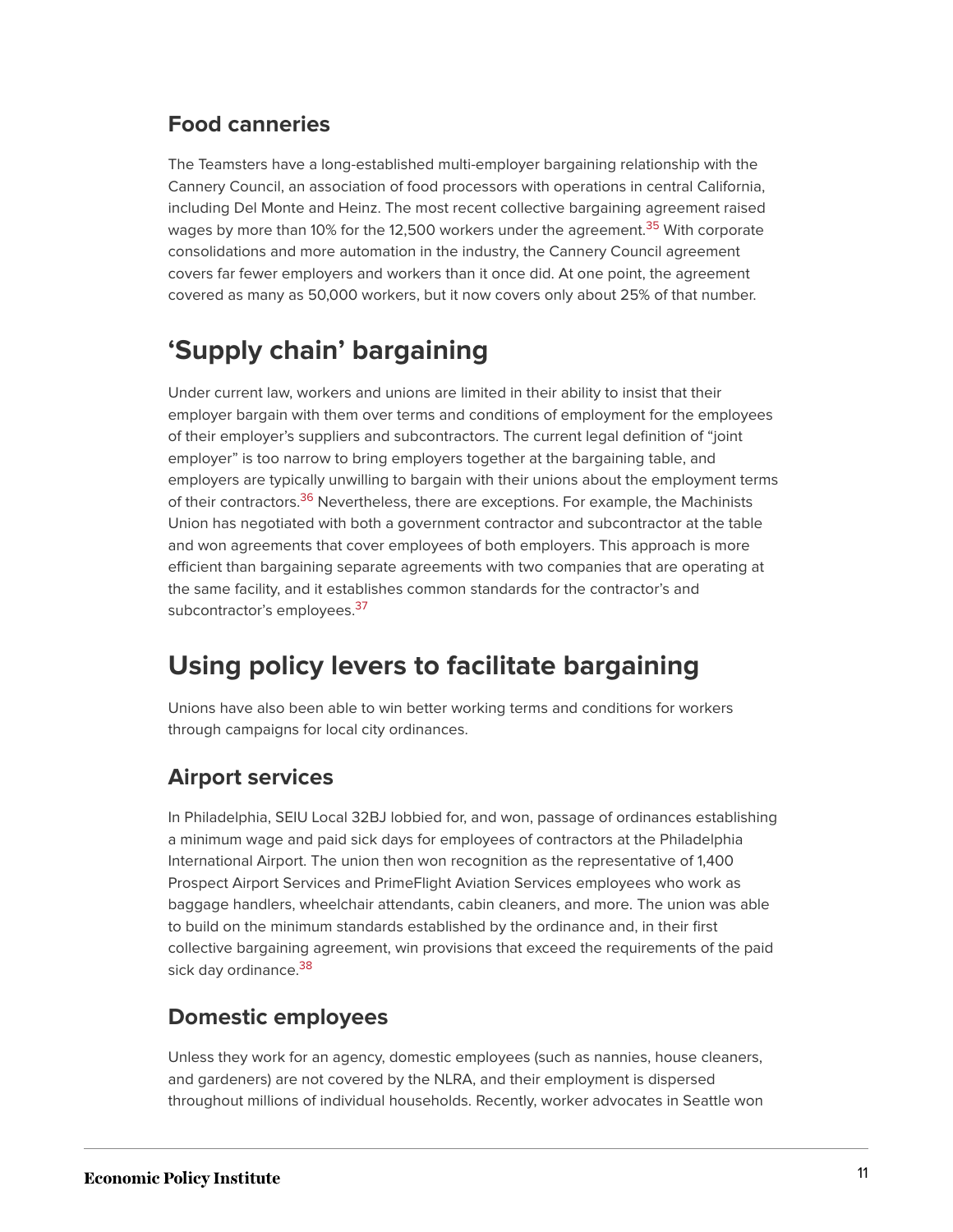<span id="page-11-0"></span>passage of a city ordinance that sets a minimum wage, meal breaks, and days off for domestic workers and establishes a Domestic Workers Standards Board, through which employers, domestic workers, and worker organizations meet to discuss other recommendations and standards for domestic workers.<sup>[39](#page-16-3)</sup> An estimated 33,000 domestic workers are covered by the law. [40](#page-16-4)

## <span id="page-11-1"></span>**Policy changes that would facilitate broader bargaining**

As the examples listed above have demonstrated, when unionized workers have significant density within an industry, occupation, sector, or employer, they can overcome the obstacles to broader-than-single-worksite bargaining and win significant gains at the bargaining table with their employers—gains that not only benefit workers directly covered by the collective bargaining agreement, but also raise wages and set standards for nonunion workers in the area. The following national labor law reforms would strengthen workers' bargaining power and enable them to bargain and set standards more broadly in their occupation, sector, or industry.

### **Passing the PRO Act**

<span id="page-11-4"></span><span id="page-11-3"></span><span id="page-11-2"></span>The Protecting the Right to Organize (PRO) Act removes obstacles to workers organizing, curtails employer interference in worker organizing, and establishes meaningful penalties when employers break the law.<sup>[41](#page-16-5)</sup> The PRO Act reins in employer efforts to gerrymander bargaining units to undermine union organizing drives by keeping employers out of the representation process entirely.<sup>[42](#page-16-6)</sup> The PRO Act contains a strong joint-employer standard<sup>[43](#page-16-7)</sup> that would enable workers and unions to bring the relevant employers to the bargaining table. It establishes a process for newly formed unions and employers to successfully negotiate a first agreement. It removes prohibitions against secondary strikes and boycotts—allowing workers to put economic pressure on a "neutral" employer, an employer other than their own. These measures and others in the PRO Act would meaningfully strengthen workers' ability to form unions, bargain with their employers, and pursue the broader bargaining models outlined above.

### **Changing the law to give workers the power to designate multi-employer bargaining units and multi-union bargaining**

The NLRA should be amended to allow workers to designate a multi-employer bargaining unit, or to tie several bargaining units together in multi-employer bargaining, with one or more unions. This bargaining could be either horizontal (within an industry) or vertical (to capture the supply chain). Currently multi-employer bargaining is at the employer's option: Workers, unions, and the NLRB have no ability to insist on this format, even when it makes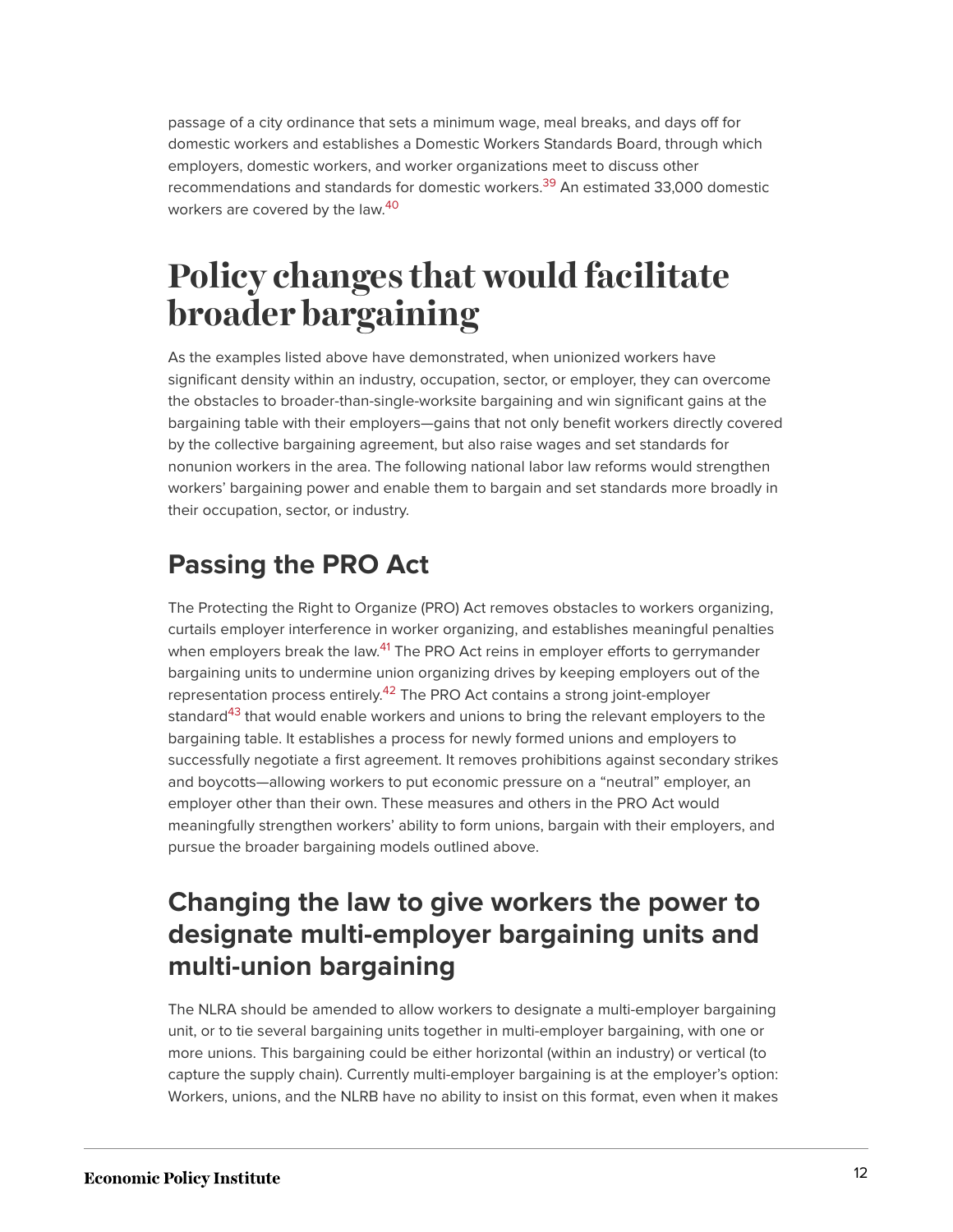the most sense. The voluntary nature of multi-employer bargaining allows employers to pit workers and unions in one location against one another. The law should be changed to give workers and unions the ability to request multi-employer bargaining, with direction given to the NLRB to approve the request unless there are compelling reasons why the approach should not be followed.

### **Changing the law to facilitate coordinated (multi-union) bargaining**

The NLRA should be amended to make clear that workers and unions in a common sector or industry may coordinate and insist on key contract terms—such as the term of the collective bargaining agreement, terms for the employer's use of subcontractors, etc.—that help them build power within their sector or industry.

### **Changing the law to facilitate extension of contracts to new groups of workers**

<span id="page-12-0"></span>The NLRA could be amended to add provisions for extending the terms of a collective bargaining agreement to cover a group of workers newly organized by a union that has density in the industry.<sup>[44](#page-16-8)</sup> An example of this kind of extension is that provided under the Baigent-Ready Proposal, named for two special advisers to the British Columbia Minister of Labour. Under the proposal, a union in a sector (defined as a geographic area with similar enterprises doing similar work) with low union density would have the opportunity to seek certification for a multi-employer unit in the sector if the union could demonstrate support from at least 45% of workers at each location within the proposed unit. Certified unions would then file for individual elections at each worksite, and the collective bargaining agreement negotiated in the sector would automatically be extended to new facilities organized in the sector.<sup>[45](#page-16-9)</sup> This approach would facilitate extending wage and benefit standards to newly organized groups, and would save the workers, unions, and employers involved the time and expense of negotiating a new collective bargaining agreement.

### <span id="page-12-1"></span>**Developing models for sectoral bargaining**

<span id="page-12-3"></span><span id="page-12-2"></span>Proposals have been advanced for a sectoral bargaining system in the United States, to assure the broadest possible collective bargaining coverage.<sup>[46](#page-16-10)</sup> Sectoral bargaining is used in many industrialized democracies, and it extends the benefits of negotiated agreements to all enterprises in a given sector.<sup>[47](#page-16-11)</sup> While the idea of sectoral bargaining in the United States is being further explored and developed, the examples outlined above show that when workers are able to form strong unions, they have the power to set standards for their industries. Policy reforms should be undertaken to facilitate this outcome.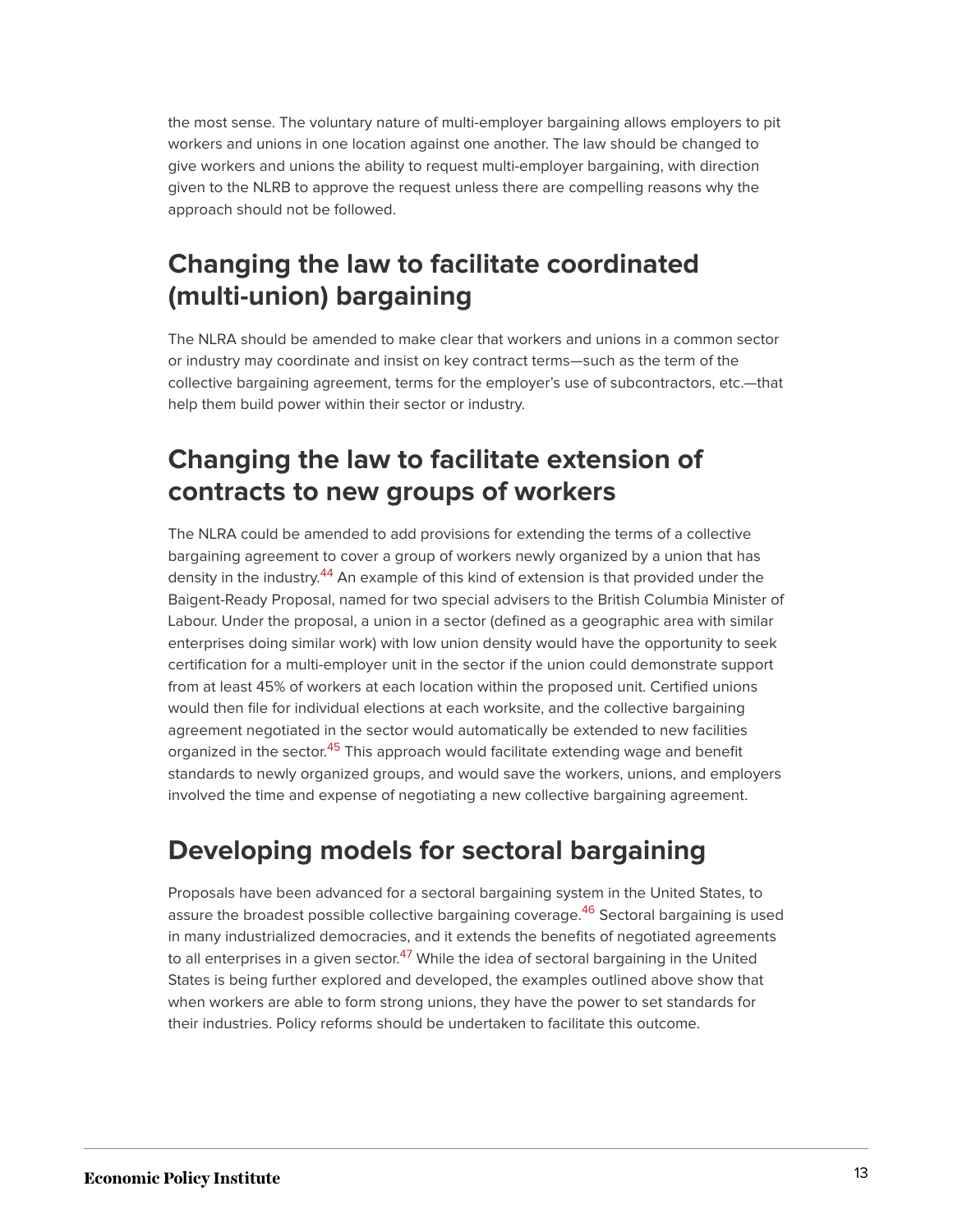## **About the authors**

**Celine McNicholas** is Director of Government Affairs at EPI. She previously served as Director of Congressional and Public Affairs at the NLRB and Labor Counsel to the House Education and Labor Committee. **Lynn Rhinehart** is a Senior Fellow at EPI. She previously served as General Counsel of the AFL-CIO, a federation of 55 national and international labor organizations.

## **Acknowledgments**

The authors gratefully acknowledge the assistance of the following individuals who provided the examples and information outlined in this report:

**Jennifer Abruzzo**, Special Counsel, and **George Kohl**, Former Special Assistant to the President (retired), Communications Workers of America; **Larry Engelstein**, Secretary-Treasurer, and **David Prouty**, General Counsel, SEIU 32BJ; **Peter Ford**, General Counsel, United Food and Commercial Workers (UFCW), and **Margo Feinberg**, for UFCW as Attorney with Schwartz, Steinsapir, Dohrmann & Sommers of Los Angeles; **Leeann Foster**, International Vice President, and **David Jury**, General Counsel, United Steelworkers; **Neil Gladstein**, Director of Strategic Resources, International Association of Machinists and Aerospace Workers; **Iain Gold**, Director of Strategic Research, and **Cassandra Ogren**, Research Director, International Brotherhood of Teamsters; **Jennifer Kelly**, Research Director, United Auto Workers; **Joe McCartin**, Professor of History, Georgetown University; **Richard McCracken**, McCracken, Stemerman & Holsberry, for UNITE HERE; **Jon Newman**, Esq., Sherman Dunn, for the International Brotherhood of Electrical Workers and North America's Building Trades Unions; **Richard Resnick**, Esq.; **Kelly Ross**, Policy Director, AFL-CIO.

## **Endnotes**

- <span id="page-13-0"></span>[1.](#page-1-0) 29 USC 151.
- <span id="page-13-1"></span>[2.](#page-1-1) Josh Bivens et al., [How Today's Unions Help Working People: Giving Workers the Power to](https://www.epi.org/publication/how-todays-unions-help-working-people-giving-workers-the-power-to-improve-their-jobs-and-unrig-the-economy/) [Improve Their Jobs and Unrig the Economy](https://www.epi.org/publication/how-todays-unions-help-working-people-giving-workers-the-power-to-improve-their-jobs-and-unrig-the-economy/), Economic Policy Institute, August 2017.
- <span id="page-13-2"></span>[3.](#page-1-2) Heidi Shierholz, [Working People Have Been Thwarted in Their Efforts to Bargain for Better Wages](https://www.epi.org/publication/labor-day-2019-collective-bargaining/) [by Attacks on Unions](https://www.epi.org/publication/labor-day-2019-collective-bargaining/), Economic Policy Institute, August 2019.
- <span id="page-13-3"></span>[4.](#page-1-3) Data are for 2019. See Heidi Shierholz, [The Number of Workers Represented by a Union Held](https://www.epi.org/publication/2019-union-membership-data/) [Steady in 2019, While Union Membership Fell](https://www.epi.org/publication/2019-union-membership-data/), Economic Policy Institute, January 2020.
- <span id="page-13-4"></span>[5.](#page-1-4) Heidi Shierholz, [Working People Have Been Thwarted in Their Efforts to Bargain for Better Wages](https://www.epi.org/publication/labor-day-2019-collective-bargaining/) [by Attacks on Unions](https://www.epi.org/publication/labor-day-2019-collective-bargaining/), Economic Policy Institute, August 2019.
- <span id="page-13-5"></span>[6.](#page-2-0) See Josh Bivens et al., [How Today's Unions Help Working People: Giving Workers the Power to](https://www.epi.org/publication/how-todays-unions-help-working-people-giving-workers-the-power-to-improve-their-jobs-and-unrig-the-economy/) [Improve Their Jobs and Unrig the Economy](https://www.epi.org/publication/how-todays-unions-help-working-people-giving-workers-the-power-to-improve-their-jobs-and-unrig-the-economy/), Economic Policy Institute, August 2017. The report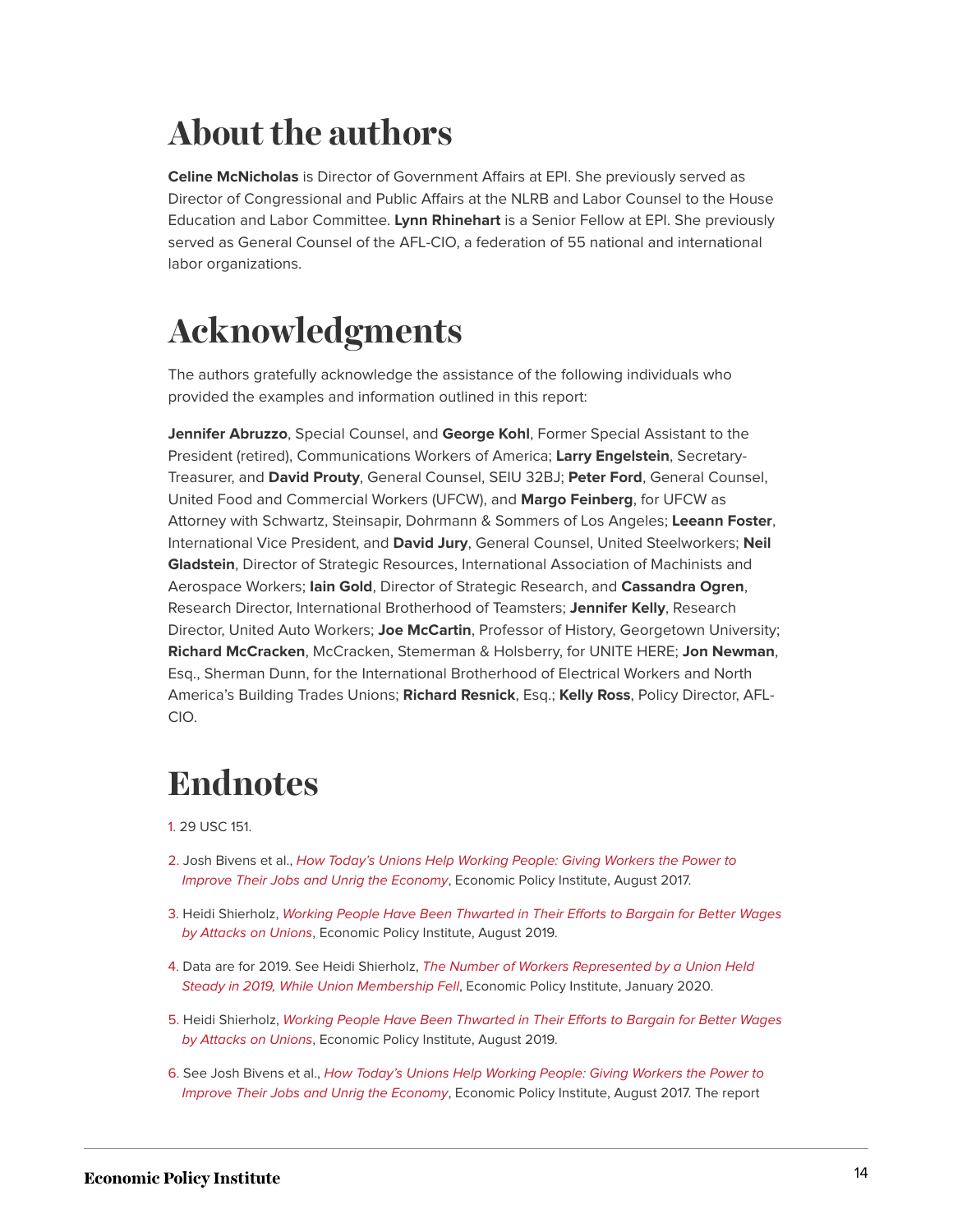describes examples of unions setting standards for an industry or geographic area.

- <span id="page-14-0"></span>[7.](#page-2-1) The wage estimates are in 2013 dollars and look at what wages would have been in 2013 had union density (the share of workers in similar industries and regions who are union members) remained at its 1979 levels. See Jake Rosenfeld, Patrick Denice, and Jennifer Laird, [Union Decline](https://www.epi.org/publication/union-decline-lowers-wages-of-nonunion-workers-the-overlooked-reason-why-wages-are-stuck-and-inequality-is-growing/) [Lowers Wages of Nonunion Workers: The Overlooked Reason Why Wages Are Stuck and](https://www.epi.org/publication/union-decline-lowers-wages-of-nonunion-workers-the-overlooked-reason-why-wages-are-stuck-and-inequality-is-growing/) [Inequality Is Growing](https://www.epi.org/publication/union-decline-lowers-wages-of-nonunion-workers-the-overlooked-reason-why-wages-are-stuck-and-inequality-is-growing/), Economic Policy Institute, August 30, 2016.
- <span id="page-14-1"></span>[8.](#page-2-2) See 29 USC 159(b): "The Board shall decide in each case whether…the unit appropriate for the purposes of collective bargaining shall be the employer unit, craft unit, plant unit, or subdivision thereof."
- <span id="page-14-2"></span>[9.](#page-2-3) Celine McNicholas et al., [Unprecedented: The Trump NLRB's Attack on Workers' Rights](https://www.epi.org/publication/unprecedented-the-trump-nlrbs-attack-on-workers-rights/), Economic Policy Institute, October 2019.
- <span id="page-14-3"></span>[10.](#page-2-4) Pacific Metals Co., 91 NLRB 696 (1950).
- <span id="page-14-4"></span>[11.](#page-2-5) For a discussion of the ways employers legally and illegally work to defeat union organizing and union contract negotiation efforts, see Celine McNicholas et al., [Unlawful: U.S. Employers Are](https://www.epi.org/publication/unlawful-employer-opposition-to-union-election-campaigns/) [Charged with Violating Federal Law in 41.5% of All Union Election Campaigns](https://www.epi.org/publication/unlawful-employer-opposition-to-union-election-campaigns/), Economic Policy Institute, December 2019.
- <span id="page-14-5"></span>[12.](#page-2-6) In general terms, a **national agreement** is a single collective bargaining agreement between a national employer with multiple facilities (such as General Motors) and the union representing the employer's employees. The agreement is binding on all facilities where the union represents workers. Workers can also seek to bargain nationally on a multi-employer basis, but participation by employers is voluntary. A **pattern agreement** is a lead agreement with an employer that establishes wages, benefits, and other terms and conditions of employment that the union then takes to other employer(s) of workers who are represented by the union in order to attempt to persuade the other employer(s) to follow the pattern. There is no legal obligation on an employer to agree to a pattern agreement, only to bargain in good faith. A **master contract** is an agreement negotiated between a union and an employer or a group of employers setting wages, benefits, and other terms and conditions of employment for all workers covered by the agreement—workers who may work at many facilities for many different employers (for example, construction workers). A **multi-employer agreement**, as its name suggests, is an agreement between a union representing employees of several different employers and those employers, which agree to bargain together and be bound by the same agreement. These various categories of bargaining may overlap; for example, a master contract may also be a multi-employer agreement or a national agreement.
- <span id="page-14-6"></span>[13.](#page-3-0) Workers may also seek recognition directly from their employer through a process known as card-check recognition or majority sign-up. When the union is recognized in this manner by the employer, workers do not need to go through the NLRB process.
- <span id="page-14-7"></span>[14.](#page-3-1) National Labor Relations Board, "An Outline of Law and Procedure in Representation Cases," (August 2012), 135–136.
- <span id="page-14-8"></span>[15.](#page-3-2) National Labor Relations Board, "An Outline of Law and Procedure in Representation Cases," (August 2012), 134.
- <span id="page-14-9"></span>[16.](#page-3-3) 29 USC 159(b).
- <span id="page-14-10"></span>[17.](#page-3-4) National Labor Relations Board, "An Outline of Law and Procedure in Representation Cases," (August 2012), 135–136.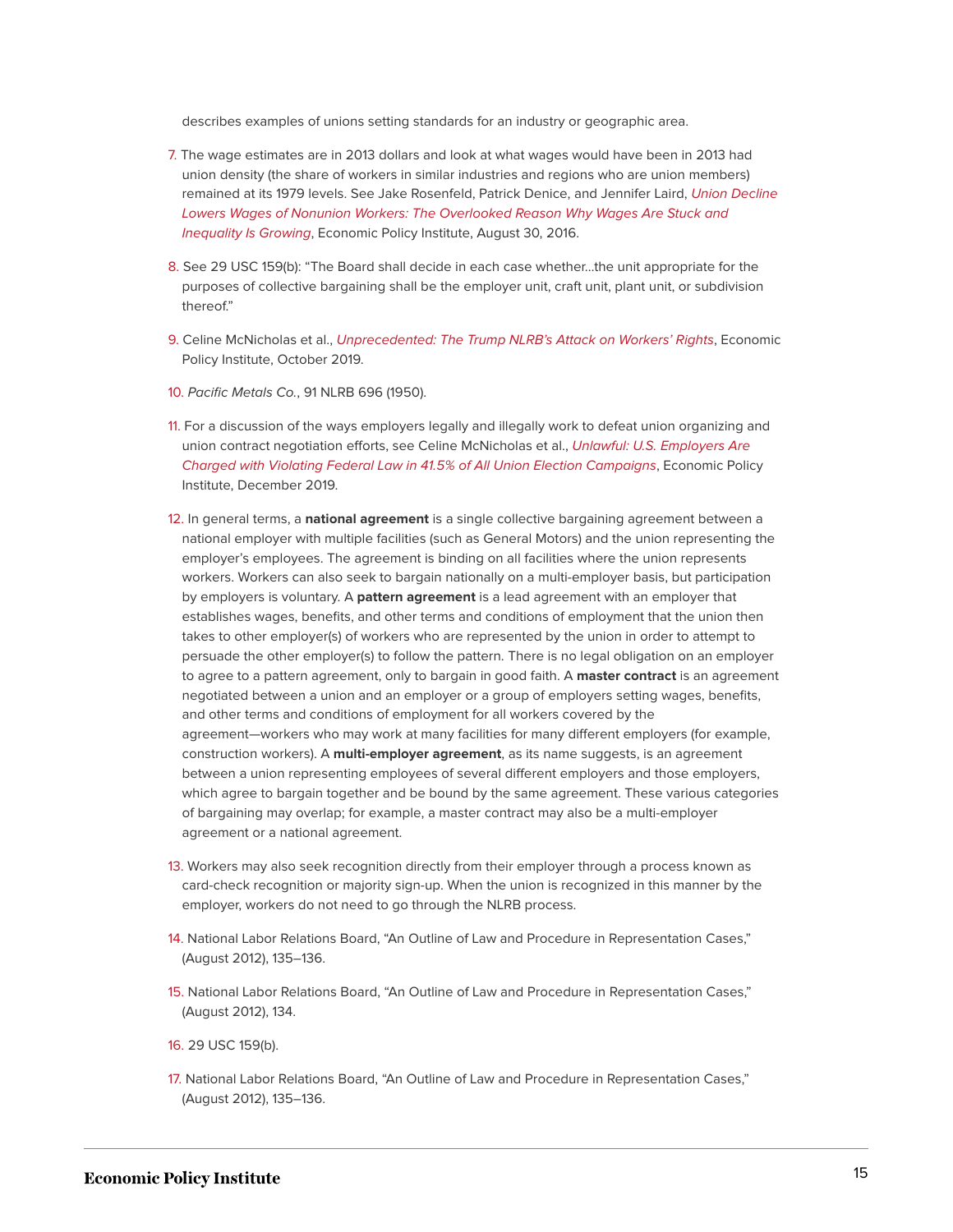- <span id="page-15-0"></span>[18.](#page-3-5) David Madland, [How to Promote Sectoral Bargaining in the United States](https://www.americanprogressaction.org/issues/economy/reports/2019/07/10/174385/promote-sectoral-bargaining-united-states/), Center for American Progress Action Fund, July 2019.
- <span id="page-15-1"></span>[19.](#page-4-0) Kate Andrias, ["The New Labor Law,](https://www.yalelawjournal.org/article/the-new-labor-law)" Yale Law Journal 126, no. 1 (October 2016): 2–100.
- <span id="page-15-2"></span>[20.](#page-5-0) Teamsters, ["Master Freight Agreement"](https://teamster.org/about/teamster-history/freight-agreement) (web page), accessed March 5, 2020.
- <span id="page-15-3"></span>[21.](#page-5-1) Interview with Iain Gold, director of strategic research, and Cassandra Ogren, research director, International Brotherhood of Teamsters, conducted by Lynn Rhinehart on January 14, 2020.
- <span id="page-15-4"></span>[22.](#page-6-0) CWA President Chris Shelton, remarks made during "Sectoral Bargaining: America's Past, Present, and Future," a session of the [Future of American Labor: Initiatives for a New Era](http://www.shankerinstitute.org/event/future-american-labor) conference, Georgetown University Law Center, February 8, 2019.
- <span id="page-15-5"></span>[23.](#page-6-1) Interview with Leeann Foster, United Steelworkers International vice president, conducted by Lynn Rhinehart on February 11, 2020.
- <span id="page-15-6"></span>[24.](#page-6-2) Interview with Neil Gladstein, director of strategic resources, International Association of Machinists and Aerospace Workers, conducted by Lynn Rhinehart on January 15, 2020.
- <span id="page-15-7"></span>[25.](#page-7-0) Noam Scheiber, ["Nissan Workers in Mississippi Reject Union Bid by U.A.W.](https://www.nytimes.com/2017/08/05/business/nissan-united-auto-workers-union.html)," New York Times, August 5, 2017 (reporting on a UAW organizing campaign at Nissan, and noting that "veteran workers at the plant make about \$26 per hour, typically only a few dollars less than veteran workers represented by the union at the major American automakers, and well above the median wage in Mississippi").
- <span id="page-15-8"></span>[26.](#page-7-1) Neal E. Boudette, ["G.M. Workers Approve Contract and End U.A.W. Strike](https://www.nytimes.com/2019/10/25/business/gm-contract.html)," New York Times, October 25, 2019.
- <span id="page-15-9"></span>[27.](#page-7-2) Neal E. Boudette, "[Buyer of G.M. Lordstown Plant Promises Union Work and Wages,](https://www.nytimes.com/2019/11/07/business/gm-lordstown-plant.html)" New York Times, November 7, 2019; Interview with Jennifer Kelly, research director, United Auto Workers, conducted by Lynn Rhinehart on January 13, 2020.
- <span id="page-15-10"></span>[28.](#page-7-3) Karen Schwartz, ["Deal in San Francisco Ends Nationwide Marriott Strikes,](https://www.nytimes.com/2018/12/03/travel/san-francisco-marriott-strike-over.html)" New York Times, December 5, 2018.
- <span id="page-15-11"></span>[29.](#page-8-0) Interview with Neil Gladstein, director of strategic resources, International Association of Machinists and Aerospace Workers, conducted by Lynn Rhinehart on January 15, 2020.
- <span id="page-15-12"></span>[30.](#page-8-1) National Electrical Contractors Association (NECA), "[Agreement Language and Information](https://www.necanet.org/industry-priorities/labor-relations-tools-resources/labor-relations-agreement-information)" (web page), accessed March 5, 2020.
- <span id="page-15-13"></span>[31.](#page-8-2) North America's Building Trades Unions (NABTU), ["Agreements"](https://nabtu.org/agreements/) (web page), accessed March 5, 2020.
- <span id="page-15-14"></span>[32.](#page-9-0) SEIU 32BJ, "[Strike Averted: NYC Office Cleaners Reach Tentative Agreement](https://www.seiu32bj.org/press-release/strike-averted-nyc-office-cleaners-reach-tentative-agreement/)" (press release), December 20, 2019.
- <span id="page-15-15"></span>[33.](#page-9-1) Russell Redman, ["Grocery Workers Ratify New Contract in Southern California](https://www.supermarketnews.com/retail-financial/grocery-workers-ratify-new-contract-southern-california)," Supermarket News, September 12, 2019.
- <span id="page-15-16"></span>[34.](#page-9-2) Interview with Neil Gladstein, director of strategic resources, International Association of Machinists and Aerospace Workers, conducted by Lynn Rhinehart on January 15, 2020.
- <span id="page-15-17"></span>[35.](#page-10-0) Teamsters Joint Council 7, ["Best Contract Ever for Cannery Council](https://teamstersjc7.org/local-601/best-contract-ever-for-cannery-council)" (press release), July 25,